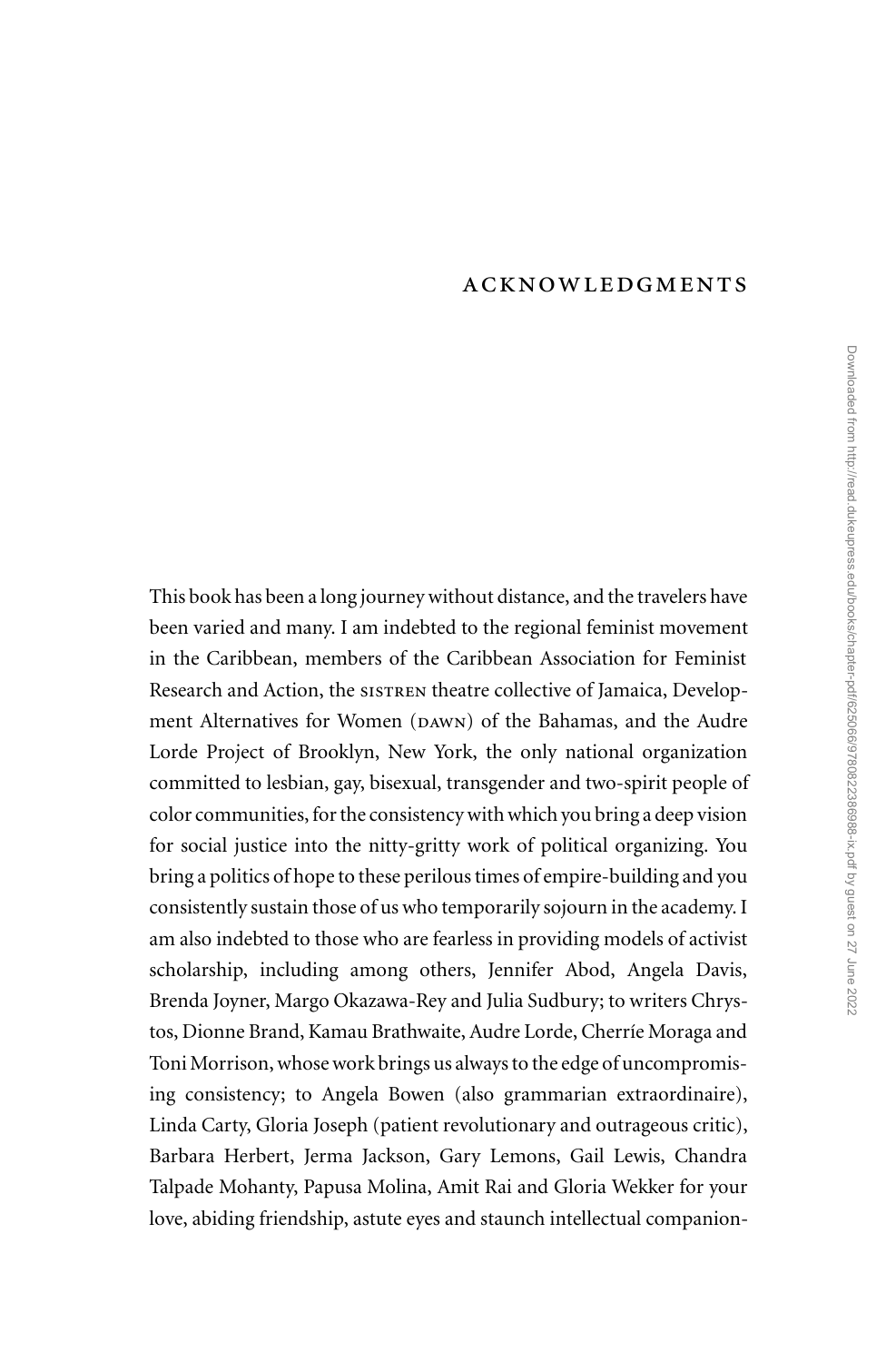ship; to fellow travelers Marion Bethel, Carole Boyce Davies, Tristan Borer, Drucilla Cornel, Cynthia Enloe, Janet Gezari, Monisha dasGupta, Ana-Louise Keating, Andrée Nicola McLaughlin, Gita Patel, Chandan Reddy, Tracy Robinson and Alissa Trotz; to Jinny Chalmers, who first suggested this collection, and Lynn Comella, who began its painstaking assembly; to Jessica Badonsky, Sangeeta Budiraja, Nova Vaughn-Burnet, Ana Christie, Claudia Veronica Brignolo-Giménez, Annalis Herman, Tamara Irons, Paul Lai, Silvia Panzironi, Ursula Wolfe-Roca, David Sartorious, Giovanna Torcio, and Heather Sibley for exceptional research assistance; to Payal Banerjee, Nova Gutierrez, and Constanza Morales-Mair for your commitment to excellence and generous support at crucial junctures; to Susannah Driver-Barstow and Jody Shapiro for keen readings of chapters 3 and 4 and chapter 5 respectively; to AnaLouise Keating for your generosity and the keen editorial sense you brought to chapter 6; to Beverly Hutchinson and Urayoana Trinidad, your healing touch worked as restorative on many an occasion; and to Maggy Carrot and Sylvia Villaroel for unconditional friendship and a quiet passion that teaches how not to take the world for granted.

I dedicate chapter 4 to The Mobilization for Real Diversity, Democracy and Economic Justice, which directed its labor toward overturning instrumental diversity at the New School University between 1996 to 1998, and to all undergraduate and graduate students as you learn that the journey with the life of the mind and the journey with life are twin streams in the same dreaming. I circulated early drafts of the chapter to thirty-five members of The Mobilization and I am especially grateful to Saradhamanidevi Boopathi, Scott Carter, Jan Clausen, Mustafa Emirbayer, Leslie Hill, Gary Lemons, Kerry MacNeil, Laura Poitras, Amit Rai, Gregory Tewksbury and Michelle Zamora for your willingness to revisit the political struggle, wade into your memories and transform my recollections. Mirangela Buggs, Mustafa Emirbayer, and Janet Gezari, your generosity, exceptional thoroughness, and political adeptness made the final draft suited for the public eye. I thank among others Brenda Joyner, Sy Khan and Colia Clarke for pivotal conversations and support when the going was rough and I thank all of our supporters, academics and activists, poets and public intellectuals who wrote letters of solidarity that simply put, kept us going.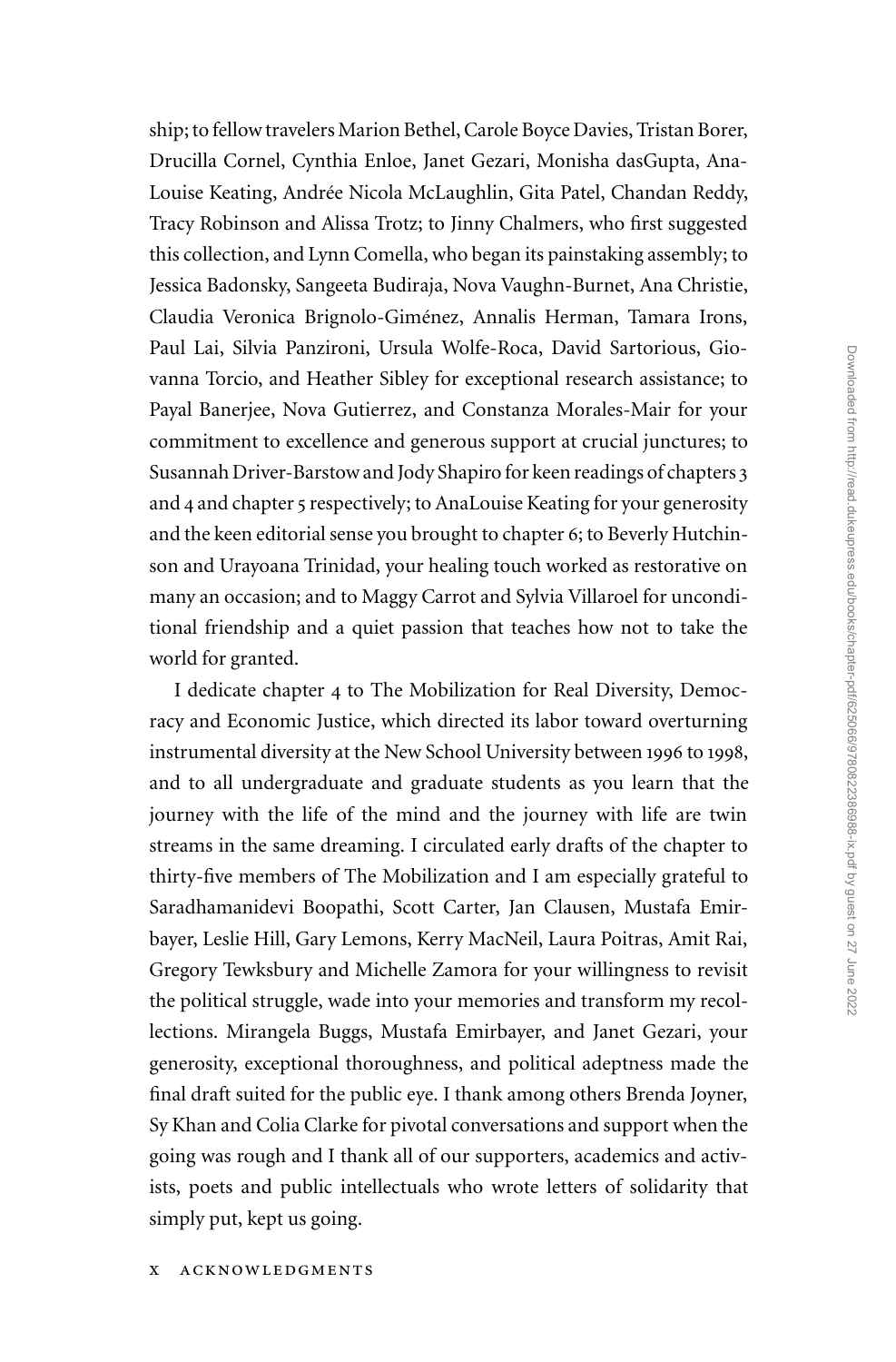To the organizers of Theorizing Transnationality, Gender and Citizenship of the Women and Gender Studies Institute at the University of Toronto, public lecture series 2002–2003 and the Thinking Sex Transnationally series at the University of Seattle at Washington where preliminary sketches of chapter 5 were first presented, I am grateful for your commitment to create and maintain intellectual neighborhoods that cross the boundaries of the academy.

Chapter 6 honors Cherríe Moraga and Gloria Anzaldúa who gave birth to the original vision of *This Bridge Called My Back*. To Vincent Woodard and the Black Cultural Studies Seminar at Tufts, I am thankful for the provocatively fruitful discussions that enlivened chapter seven. And I am enormously grateful to Payal Banerjee, Honor Ford Smith, Tamara Irons, Cassandra Lord, Susan Mintz, Rubie Nottage, Robin Riley, Tracy Robinson, Cara Schlesinger, Rhoma Spencer and Xochipala Maes Valdez for your generosity during the apparently unending last-minute crunch in the assembly of notes and fragments of data and the attention you brought to formatting and style; to Pat Murphy, you bring to proofreading an unusual combination of craft and wit; to Carolyn Watson for your diligent reading of the entire manuscript, and to Laurie Prendergast for your astute indexing.

My sincerest appreciation to Judith Halberstam and Lisa Lowe, series editors of Perverse Modernities, for your staunch commitment to this project; the copyeditor and anonymous readers for your attunement to the intellectual vagaries of *Pedagogies;* Raphael Allen, former acquisitions editor at Duke who first demonstrated interest in this book; Ken Wissoker, editor-in-chief for your dedication, guidance and acuity; Justin Faerber for your meticulous attention; Katie Courtland and Michael McCollough for your efficiency and warm professionalism; and Courtney Berger for your sensitive attention to administrative matters.

I am humbled by the process of making spiritual community—the ongoing work of pursuing different Sacred paths to knowing and of the ongoing challenge involved in internalizing, that is living, the belief that all things are interconnected. I am indebted to my teachers: Danny Dawson who introduced me to my Bakôngo teacher Bunseki Kimbwandende Kia Fu-kiau, whose steady guidance led me straight to Mayombe in the Kôngo to his teacher/father/uncle Papa Vweba, who has since transitioned;